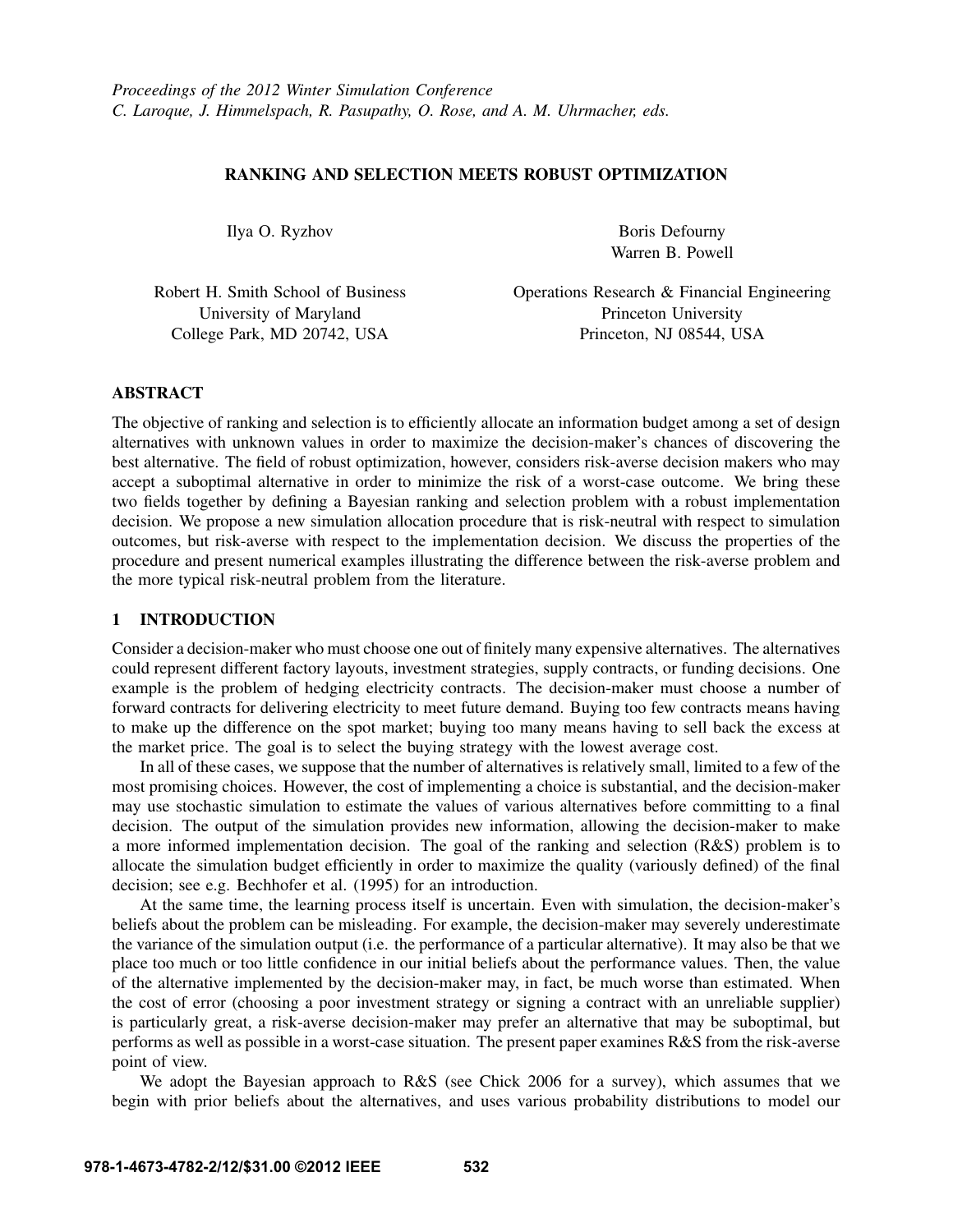uncertainty about the prior. In this paper, we use a standard model from DeGroot (1970), where the unknown performance values of the alternatives are assumed to be independent, and the variance of the simulation output is assumed to be known. This model has been used, e.g., by Gupta and Miescke (1994) and Gupta and Miescke (1996) to derive "value of information" procedures, which sequentially simulate alternatives that are believed to have the highest potential for improving the implementation decision. There are numerous extensions of this approach to other learning models: for example, Chick et al. (2010) considers a Bayesian model with independent priors and unknown sampling variance. However, all of this literature has assumed the decision-maker to be risk-neutral (explicitly stated in Chick and Frazier 2009 and Chick and Gans 2009, but implicitly assumed elsewhere), and the resulting learning procedures have sought to maximize the expected value of the alternative selected for implementation.

Another school of thought uses frequentist statistics to model learning, and seeks to maximize the probability that the implementation decision matches the true best alternative. See Hong and Nelson (2009) for an accessible introduction to this approach. The indifference-zone method (Kim and Nelson 2001; Kim and Nelson 2006) guarantees a certain probability of correct selection (PCS), given that the true value of the best alternative is sufficiently greater than the second-best. In practice, these methods are somewhat conservative (Wang and Kim 2011), and may even "over-deliver" (Branke et al. 2007), producing a better PCS than we require. This is in line with our desire for a more conservative or risk-averse approach, though it is still assumed that the decision-maker is maximizing the value of the implementation decision.

We introduce risk-averse implementation decisions into R&S by making a connection to the field of robust optimization (Ben-Tal et al. 2009). This methodology uses a maxi-min objective, optimizing our performance for worst-case realizations of the unknown values. The implementation decision thus maximizes with respect to a fixed sample path chosen in an adversarial way. Robust optimization has been applied in a wide variety of settings (see Ben-Tal and Nemirovski 2002 or Bertsimas et al. 2007 for examples), but never, to our knowledge, in ranking and selection. The philosophy of robust optimization is to convert stochastic problems into deterministic ones on worst-case sample paths, while the main principle of R&S is that unknown values can only be learned through stochastic simulation. Nonetheless, we can use robust optimization concepts that allow risk-averse decisions without the need for a specific utility function (a subject discussed e.g. by Waeber et al. 2010).

In this paper, we propose a new approach to R&S that integrates a robust implementation decision into a Bayesian learning framework. We then derive a value of information procedure that allocates simulations based on expected improvement in the robust decision, suggesting a decision-maker who is risk-averse with respect to implementation, but risk-neutral with respect to simulation. In the basic model with independent priors and independent replications, this policy is shown to generalize the knowledge gradient (KG) formula of Frazier et al. (2008), retaining the KG policy's theoretical property of global convergence. We present numerical comparisons with the risk-neutral KG method and highlight situations where our "robust KG" policy adds value. We have found that the robust approach is particularly useful when 1) the simulation output has high variance, 2) the simulation budget is relatively small, and 3) the learning model is improperly specified.

## 2 ROBUST RANKING AND SELECTION

We illustrate the concept of robust R&S on a Bayesian learning model with independent priors and independent observations with known variance. Suppose that there are *M* alternatives, and that a simulation of alternative  $x \in \{1, ..., M\}$  produces an observation  $W_x \sim \mathcal{N}(\mu_x, \sigma_{\varepsilon}^2)$ . The variance  $\sigma_{\varepsilon}^2$  is known to the decision-maker (and can be made to depend on *x*), while the mean  $\mu_x$  is unknown. We begin with a Bayesian prior  $\mu_x \sim \mathcal{N}\left(\theta_x^0, \left(\sigma_x^0\right)^2\right)$  for each *x*, assuming that  $\mu_x$  and  $\mu_y$  are independent for  $x \neq y$ .

We consider adaptive sequential policies for simulation allocation, in which the decision-maker simulates one alternative at a time, and the *n*th simulation decision can depend on the previous *n*−1 decisions and the outcomes of the corresponding simulations. Let  $\mathcal{F}^n$  be the sigma-algebra generated by the first *n*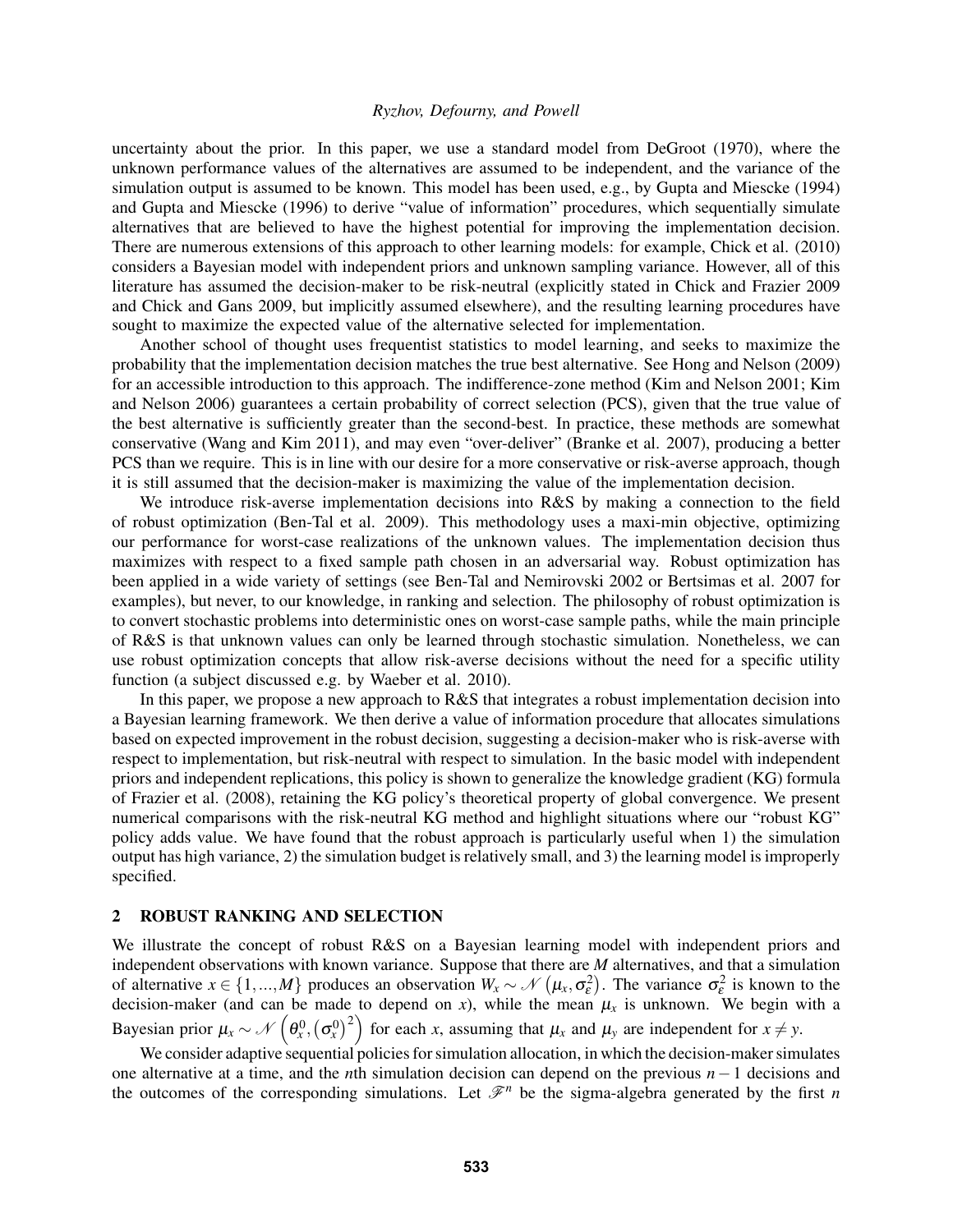simulation decisions  $x^0, x^1, \ldots, x^{n-1}$  and by the observations  $W^1_{x^0}, W^2_{x^1}, \ldots, W^n_{x^{n-1}}$ . We will use the notation  $P^n$ and  $\mathbb{E}^n$  to represent conditional probabilities and expectations given  $\mathscr{F}^n$ .

The conditional distribution of  $\mu_x$  given  $\mathcal{F}^n$  is still normal (DeGroot 1970) with mean  $\theta_x^n$  and variance  $(\sigma_x^n)^2$ . The posterior parameters are updated recursively via the equations

$$
\theta_x^{n+1} = \begin{cases}\n\frac{(\sigma_x^n)^{-2} \theta_x^n + \sigma_{\varepsilon}^{-2} W_x^{n+1}}{(\sigma_x^n)^{-2} + \sigma_{\varepsilon}^{-2}} & \text{if } x^n = x \\
\theta_x^n & \text{if } x^n \neq x,\n\end{cases}
$$
\n(1)

and

$$
\left(\sigma_x^{n+1}\right)^2 = \begin{cases} \left(\left(\sigma_x^{n}\right)^{-2} + \sigma_{\varepsilon}^{-2}\right)^{-1} & \text{if } x^n = x\\ \left(\sigma_x^{n}\right)^2 & \text{if } x^n \neq x. \end{cases}
$$
 (2)

From (1), it can also be shown (Powell and Ryzhov 2012) that the conditional distribution of  $\theta_x^{n+1}$  given  $\mathscr{F}^n$  is normal with mean  $\theta_x^n$  and variance

$$
\left(\tilde{\sigma}_x^n\right)^2 = \left(\sigma_x^n\right)^2 - \left(\sigma_x^{n+1}\right)^2. \tag{3}
$$

Due to the independence assumptions on  $\mu_x$  and  $\mu_y$ , an observation of *x* only provides information about *x*, and not about any other alternative. Because the posterior is normal, our beliefs are completely characterized by the parameters  $\theta^n = (\theta_1^n, ..., \theta_M^n)$  and  $\sigma^n = (\sigma_1^n, ..., \sigma_M^n)$ . Our end goal will be to design a policy  $\pi$ that chooses an alternative  $X^{\pi,n}(\theta,\sigma)$  for the  $(n+1)$ st simulation based on the most recent available information.

However, before designing such a policy, we first need to specify the objective function that the policy would seek to optimize. In the classical R&S problem considered by Gupta and Miescke (1996) and Frazier et al. (2008), the optimal policy satisfies the objective

$$
\sup_{\pi} \mathbb{E}^{\pi} \left( \max_{x} \mathbb{E}^{\pi, N} \mu_x \right) = \sup_{\pi} \mathbb{E}^{\pi} \left( \max_{x} \theta_x^N \right), \tag{4}
$$

where *N* is the total number of simulations available to us. This objective function characterizes a riskneutral decision-maker (Chick and Gans 2009). At time *N*, the decision-maker valuates alternative *x* in terms of its posterior mean. The implementation decision at time *N* is thus

$$
X^{RN,N}\left(\theta^N,\sigma^N\right) = \arg\max_{x} \theta_x^N,\tag{5}
$$

and the learning policy in (4) is chosen to maximize the expected value of this implementation decision. We propose to replace (5) by the *robust implementation decision*

$$
X^{RA,N}\left(\theta^N,\sigma^N\right)=\arg\max_{x}\left(\min_{\mu\in\mathscr{E}^N}\mu_x\right),\qquad(6)
$$

where the set  $\mathscr{E}^N \subseteq \mathbb{R}^M$  has the property that

$$
P^N\left(\mu \in \mathscr{E}^N\right) \ge 1 - \varepsilon \tag{7}
$$

for some risk-tolerance parameter  $\varepsilon$ , specified in advance by the decision-maker. Instead of using the posterior mean to valuate *x*, we assume that  $\mu_x$  will be chosen in an adversarial way, and we implement the best alternative for this worst-case scenario. The following result shows that (6) can be transformed into an intuitive generalization of (5). The proof interprets  $\mathscr{E}^N$  as an ellipsoid in  $\mathbb{R}^M$  and uses Lagrangian duality to rewrite the maxi-min objective.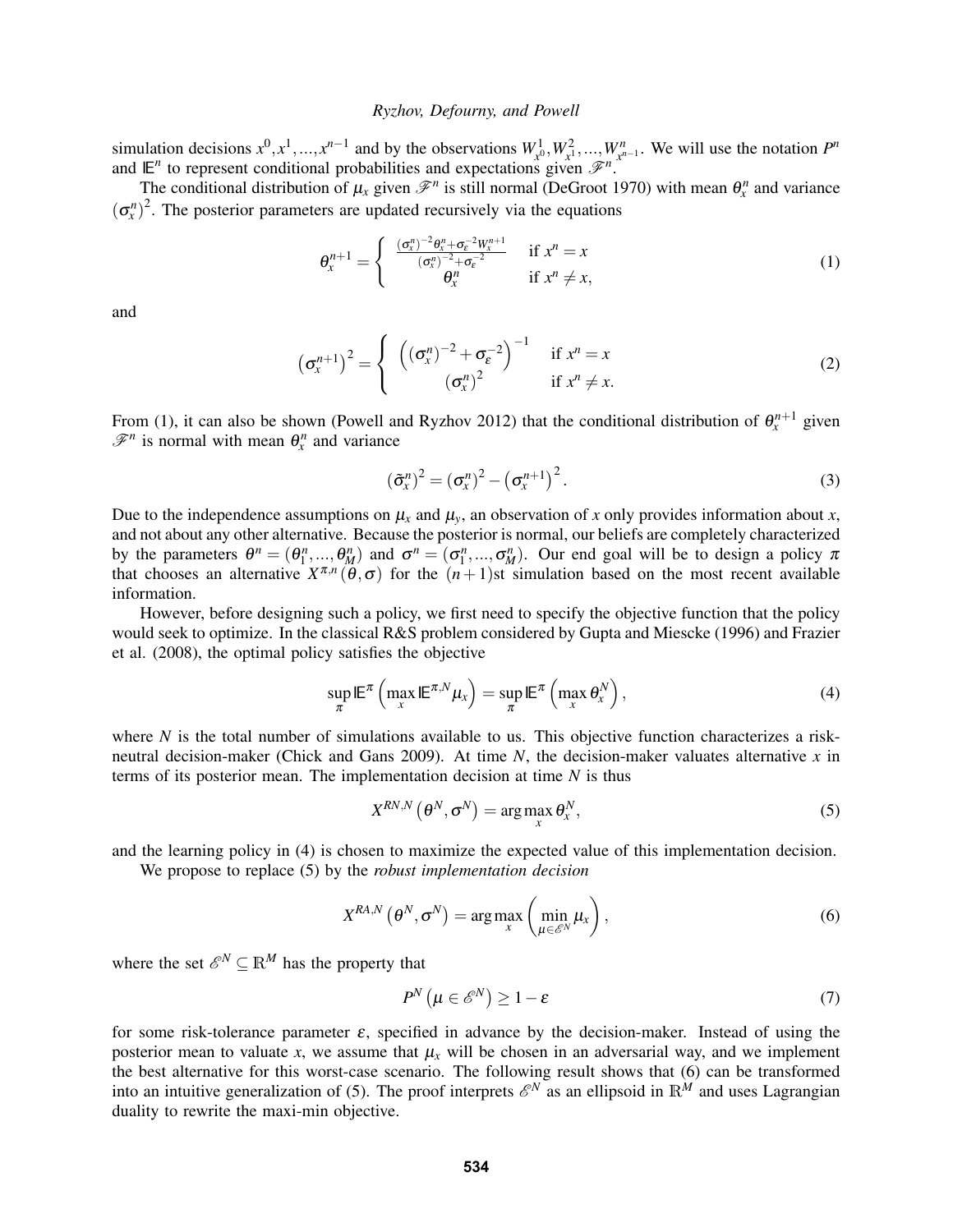**Proposition 1** The robust implementation decision in (6) can be reformulated as

$$
X^{RA,N}(\boldsymbol{\theta}^N,\boldsymbol{\sigma}^N)=\arg\max_{x}\left(\boldsymbol{\theta}_x^N-\alpha\boldsymbol{\sigma}_x^N\right),\qquad(8)
$$

where  $\alpha = \sqrt{F_{\gamma^2}^{-1}}$  $\chi^2_{\tilde{M}}(1-\varepsilon)$  and  $F_{\chi^2_{\tilde{M}}}$  is the cdf of the chi-squared distribution with *M* degrees of freedom.

The set  $\mathscr{E}^N$  is not precisely specified by (7). There are many sets that have this property, and we could potentially use any of them. The set used to derive Proposition 1 is technically convenient, but it also has the property that no point outside  $\mathscr{E}^N$  has a density greater than or equal to the density of any point in  $\mathscr{E}^N$ . In other words, points are included in  $\mathcal{E}^N$  in decreasing order of density.

The robust approach to simulation selection thus penalizes our beliefs about an alternative by a factor that grows with our uncertainty about the beliefs. Since  $\sigma_x^n$  decreases every time we measure *x*, we become less likely to implement an alternative that we have not simulated, or that we have simulated infrequently. Our next step is to replace (4) by the objective

$$
\sup_{\pi} \mathbb{E}^{\pi} \left( \max_{x} \theta_{x}^{N} - \alpha \sigma_{x}^{N} \right), \tag{9}
$$

so that we maximize the expected value of the robust implementation decision.

This step merits additional discussion. The meaning of (9) is that the decision-maker is risk-averse with respect to the implementation decision, but risk-neutral with respect to the observations collected from the learning policy, as indicated by the  $\mathbb{E}^{\pi}$  operator. We argue that this is the most appropriate formulation for ranking and selection. A poor implementation decision incurs significant economic costs due to an inefficient factory layout or a contract with an unreliable supplier. While a simulation could also have economic costs (as in Chick and Gans 2009), they are much smaller in magnitude. The purpose of simulation is to experiment with different options before committing to an implementation, so it is reasonable to suppose that the decision-maker will have a higher risk tolerance for simulation decisions.

We support this argument with the following theoretical analysis. Consider a situation where there is one alternative with unknown mean  $\mu$  and prior parameters  $\theta^0$ ,  $\sigma^0$ , and a second alternative whose mean is known to be zero. Simulating the second alternative thus provides no information, since we already know its value perfectly. Now define

$$
V^{n}(\theta^{n}, \sigma^{n}) = \begin{cases} \max\left\{0, \theta^{N} - \alpha \sigma^{N}\right\} & n = N \\ \max\left\{V^{n+1}(\theta^{n}, \sigma^{n}), \min_{W^{n+1} \in \mathcal{D}^{n}} V^{n+1}(\theta^{n+1}, \sigma^{n+1})\right\} & n < N, \end{cases}
$$
(10)

where  $\mathscr{D}^n$  satisfies  $P^n (W^{n+1} \in \mathscr{D}^n) \geq 1 - \rho$ , with  $\rho$  being a second risk-tolerance parameter. Define a policy  $\pi^*$  that measures the unknown alternative if

$$
\min_{W^{n+1}\in\mathcal{D}^n} V^{n+1}\left(\boldsymbol{\theta}^{n+1},\boldsymbol{\sigma}^{n+1}\right) > V^{n+1}\left(\boldsymbol{\theta}^n,\boldsymbol{\sigma}^n\right),\tag{11}
$$

and measures the known alternative otherwise. The policy  $\pi^*$  is robust with respect to both measurement and implementation decisions, and looks out to the end of time horizon, analogous to the optimal policy in the dynamic programming formulation of the risk-neutral R&S problem in Frazier et al. (2008). However, for some choices of  $\varepsilon$  and  $\rho$ , this policy can be shown to conduct no exploration.

**Theorem 1** Suppose that  $\rho = \frac{\varepsilon}{2}$ . Then, for any *N*, the policy  $\pi^*$  will never measure the unknown alternative. Proof: We show by induction that

$$
V^{n}(\theta^{n}, \sigma^{n}) = \max\{0, \theta^{n} - \alpha \sigma^{n}\}.
$$
 (12)

This holds for  $n = N$  by definition. Suppose now that (12) holds for time  $n + 1$ . Then, (10) becomes

$$
V^n(\theta^n, \sigma^n) = \max \left\{0, \theta^n - \alpha \sigma^n, \min_{W^{n+1} \in \mathcal{D}^n} \left(\max \left\{0, \theta^{n+1} - \alpha \sigma^{n+1}\right\}\right)\right\}.
$$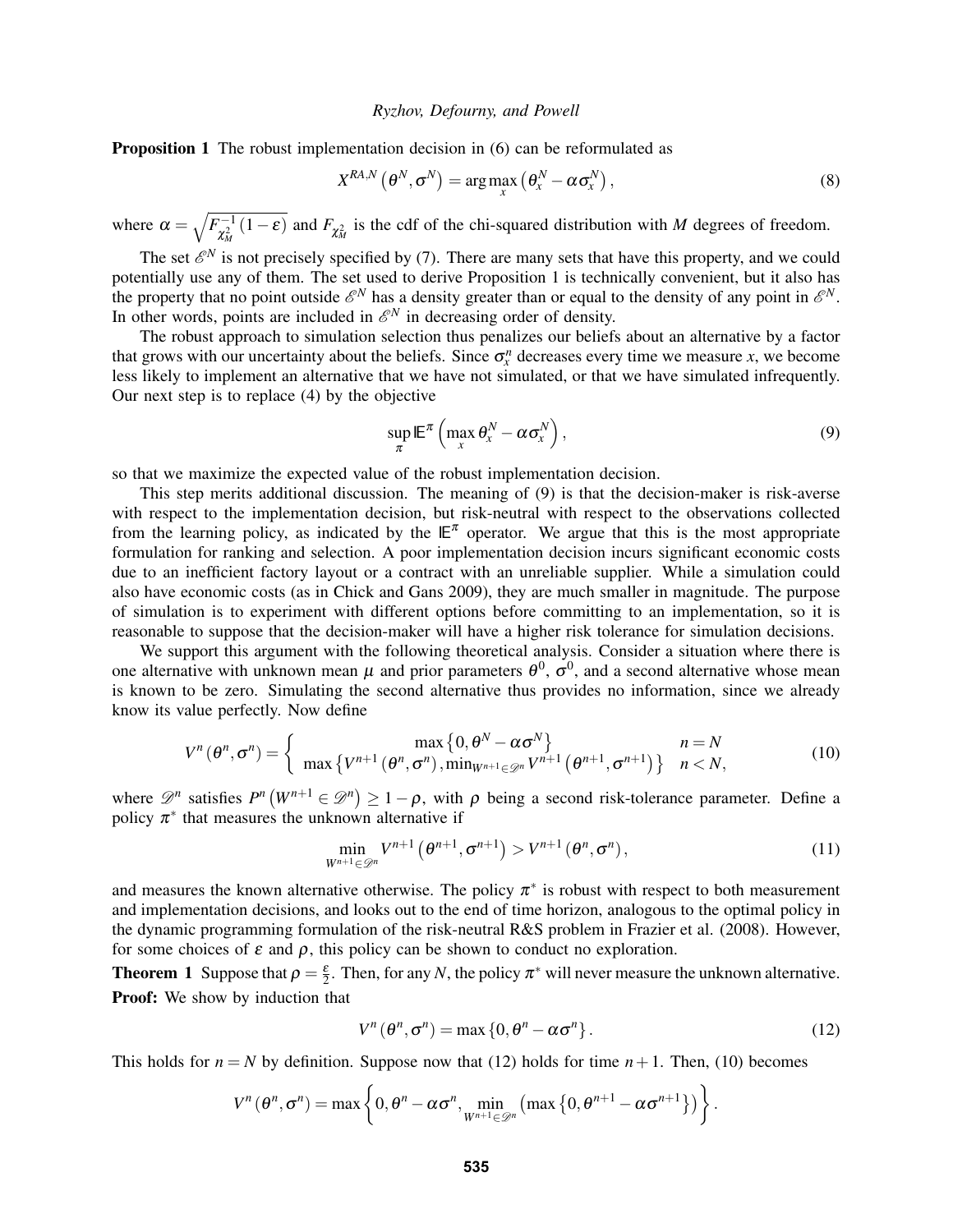It suffices to prove that

$$
\min_{W^{n+1}\in\mathscr{D}^n}\left(\max\left\{0,\theta^{n+1}-\alpha\sigma^{n+1}\right\}\right)\leq\max\left\{0,\theta^{n}-\alpha\sigma^{n}\right\}.
$$

Observe that

$$
\min_{W^{n+1}\in\mathscr{D}^n}\left(\max\left\{0,\theta^{n+1}-\alpha\sigma^{n+1}\right\}\right)=\max\left\{0,\min_{W^{n+1}\in\mathscr{D}^n}\theta^{n+1}-\alpha\sigma^{n+1}\right\}.
$$

Recalling (3), we can bound the probability that  $\theta^{n+1} - \alpha \sigma^{n+1} < \theta^n - \alpha \sigma^n$  by calculating

$$
P^{n}(\theta^{n} + \tilde{\sigma}^{n} Z - \alpha \sigma^{n+1} < \theta^{n} - \alpha \sigma^{n}) = \Phi\left(-\alpha \frac{\sigma^{n} - \sigma^{n+1}}{\tilde{\sigma}^{n}}\right)
$$
  
=  $\Phi\left(-\alpha \sqrt{\frac{\sigma^{n} - \sigma^{n+1}}{\sigma^{n} + \sigma^{n+1}}}\right)$   
 $\geq \Phi(-\alpha)$   
=  $\frac{\epsilon}{2}$ .

The last line comes from the fact that  $F_{\chi_1^2}(\alpha^2) = 1 - \varepsilon$ , and if we have a single unknown alternative,

$$
F_{\chi_1^2}(\alpha^2)=P(Z^2<\alpha^2)=P(-\alpha
$$

where *Z* is standard normal. It follows that  $\Phi(-\alpha) = \frac{\varepsilon}{2}$ .

By the definition of  $\rho$ , the set  $\mathcal{D}^n$  contains some  $W^{n+1}$  for which  $\theta^{n+1} - \alpha \sigma^{n+1} < \theta^n - \alpha \sigma^n$ , whence

$$
\max\left\{0,\min_{W^{n+1}\in\mathscr{D}^n}\theta^{n+1}-\alpha\sigma^{n+1}\right\}<\max\left\{0,\theta^n-\alpha\sigma^n\right\},\
$$

as required. It follows that

$$
\min_{W^{n+1}\in\mathscr{D}^n}V^{n+1}\left(\boldsymbol{\theta}^{n+1},\boldsymbol{\sigma}^{n+1}\right)
$$

 $\Box$ 

so by (11), the policy  $\pi^*$  will never measure the unknown alternative.

Theorem 1 suggests that risk-aversion to both measurement and implementation is "too conservative," in that it might cause us to never explore an alternative even with an optimal policy. Even in an infinite horizon ( $N \rightarrow \infty$ ), we will never learn the true value of this alternative. In the ranking and selection literature, this is generally viewed as undesirable behaviour for a learning policy. Furthermore, if  $\theta^0 - \alpha \sigma^0 < 0$ , there is no chance that we will ever implement the unknown alternative. We thus claim that (9) is the proper objective function for robust R&S, and we now proceed to propose a learning policy for this setting.

#### 3 ALLOCATING THE SIMULATION BUDGET

We apply the value of information approach (surveyed in Chick 2006) to the robust objective function in (9). Essentially, we derive the policy that is optimal for a budget of  $N = 1$ . This policy can be defined as

$$
X^{RKG,n}(\theta^n, \sigma^n) = \arg \max_{x} \mathbb{E}^n \left[ \left( \max_{y} \theta_y^{n+1} - \alpha \sigma_y^{n+1} \right) - \left( \max_{y} \theta_y^{n} - \alpha \sigma_y^{n} \right) | x^n = x \right].
$$
 (13)

The name RKG means Robust Knowledge Gradient, to emphasize the connection to the related knowledge gradient policy of Frazier et al. (2008). The right-hand side of (13) calculates the expected improvement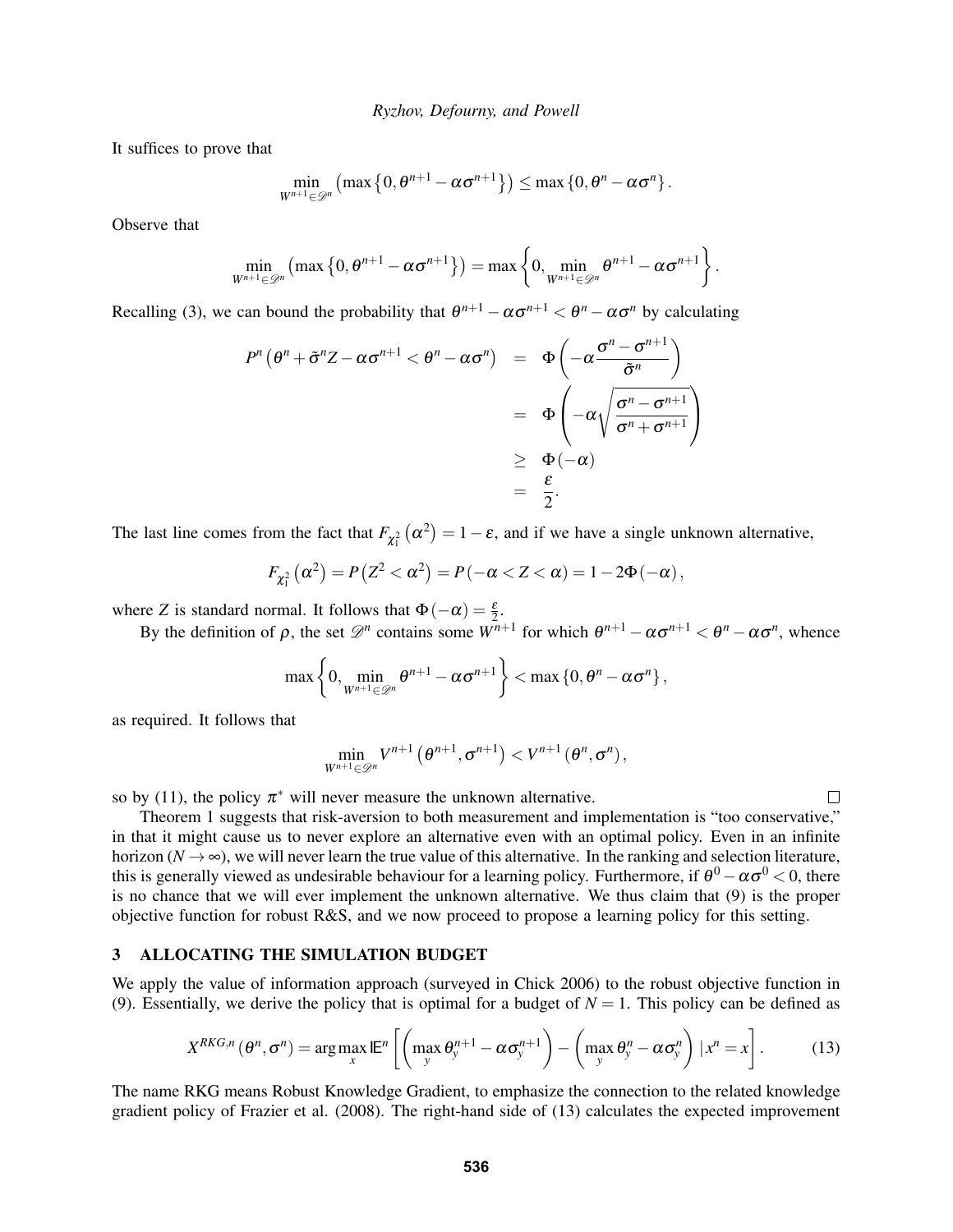in the value of the robust implementation decision due to a single measurement of *x*. This can be viewed as the marginal value of information, since we only look ahead to the outcome of the next measurement. We then choose the alternative with the highest marginal value. One major advantage of this methodology is that (13) can be computed in closed form.

For a fixed *x*, we calculate

$$
\mathbb{E}^{n}\left[\max_{y}\theta_{y}^{n+1}-\alpha \sigma_{y}^{n+1} | x^{n}=x\right]=\mathbb{E} \max \left\{\left(\max_{y\neq x}\theta_{y}^{n}-\alpha \sigma_{y}^{n}\right),\left(\theta_{x}^{n}-\alpha \sigma_{x}^{n+1}\right)+\tilde{\sigma}_{x}^{n}Z\right\}.
$$

This follows from the independence of  $\mu_x$  and  $\mu_y$  for  $y \neq x$ , as well as from the conditional distribution of  $\theta_x^{n+1}$  given  $\mathcal{F}^n$ , whose variance was given in (3). Recall from (2) that the posterior variance does not depend on the outcome of the simulation, so  $\sigma_x^{n+1}$  is known given  $\mathcal{F}_x^n$  and given  $x^n = x$ .

Using a computational result by Clark (1961), we calculate

$$
\mathbb{E} \max \left\{ \left( \max_{y \neq x} \theta_y^n - \alpha \sigma_y^n \right), \left( \theta_x^n - \alpha \sigma_x^{n+1} \right) + \tilde{\sigma}_x^n Z \right\} \n= \max \left\{ \left( \max_{y \neq x} \theta_y^n - \alpha \sigma_y^n \right), \theta_x^n - \alpha \sigma_x^{n+1} \right\} + \tilde{\sigma}_x^n f \left( - \left| \frac{\left( \theta_x^n - \alpha \sigma_x^{n+1} \right) - \left( \max_{y \neq x} \theta_y^n - \alpha \sigma_y^n \right)}{\tilde{\sigma}_x^n} \right| \right)
$$

where  $f(z) = z\Phi(z) + \phi(z)$  and  $\phi$  is the standard normal pdf. We can now rewrite (13) as

$$
X^{RKG,n}(\theta^n, \sigma^n) = \arg\max_{x} v_x^{RKG,n}
$$

where

$$
v_x^{RKG,n} = \tilde{\sigma}_x^n f\left(-\left|\frac{(\theta_x^n - \alpha \sigma_x^{n+1}) - (\max_{y \neq x} \theta_y^n - \alpha \sigma_y^n)}{\tilde{\sigma}_x^n}\right|\right) + \tilde{v}_x^n, \tag{14}
$$

$$
\tilde{v}_x^n = \max \left\{ \left( \max_{y \neq x} \theta_y^n - \alpha \sigma_y^n \right), \theta_x^n - \alpha \sigma_x^{n+1} \right\} - \left( \max_y \theta_y^n - \alpha \sigma_y^n \right). \tag{15}
$$

In the special case where  $\alpha = 0$ , we have  $\tilde{v}_x^n = 0$  and (14) becomes

$$
v_x^{KG,n} = \tilde{\sigma}_x^n f\left(-\left|\frac{\theta_x^n - \max_{y \neq x} \theta_y^n}{\tilde{\sigma}_x^n}\right|\right),\,
$$

which is precisely the knowledge gradient policy of Frazier et al. (2008), designed for the risk-neutral objective (4). This is consistent with our formulation in (9) of robust R&S as a generalization of the risk-neutral problem with an extra penalty for variance. In the robust setting, the value of information  $v_x^{RKG,n}$  consists of two components. The first term on the right-hand side of (14) represents the potential of the random observation to improve our implementation decision, just as in the risk-neutral setting. The second term, defined in (15), represents the benefits obtained by reducing the variance in our beliefs, which also improves our implementation decision by shrinking the uncertainty ellipsoid  $\mathscr{E}^N$ .

We now summarize our asymptotic analysis of the RKG policy, with the full derivations given in Defourny et al. (2012). Like its risk-neutral counterpart, the robust value of information is bounded. It follows that, as  $N \to \infty$ ,  $v_x^{RKG,n}$  has an almost sure limit.

**Proposition 2** For all *n*,  $v_x^{RKG,n} \leq (\alpha + \frac{1}{\sqrt{2}})$ 2π  $\Big) \cdot \Big( \max_x \sigma_x^0 \Big)$  almost surely.

Using the similar structure of  $v_x^{RKG,n}$  and  $v_x^{KG,n}$ , it can be shown that  $v_x^{RKG,n} \to 0$  almost surely if *x* is measured infinitely often. It can also be shown that  $v_x^{RKG,n} = 0$  if and only if  $\sigma_x^n = 0$ . Combining these properties, we arrive at the following convergence result. It is worth noting that the proof only requires our simulation outcomes to be unbiased with respect to the true values. We do not actually need the Bayesian modeling assumptions on  $\mu$  in order to obtain convergence.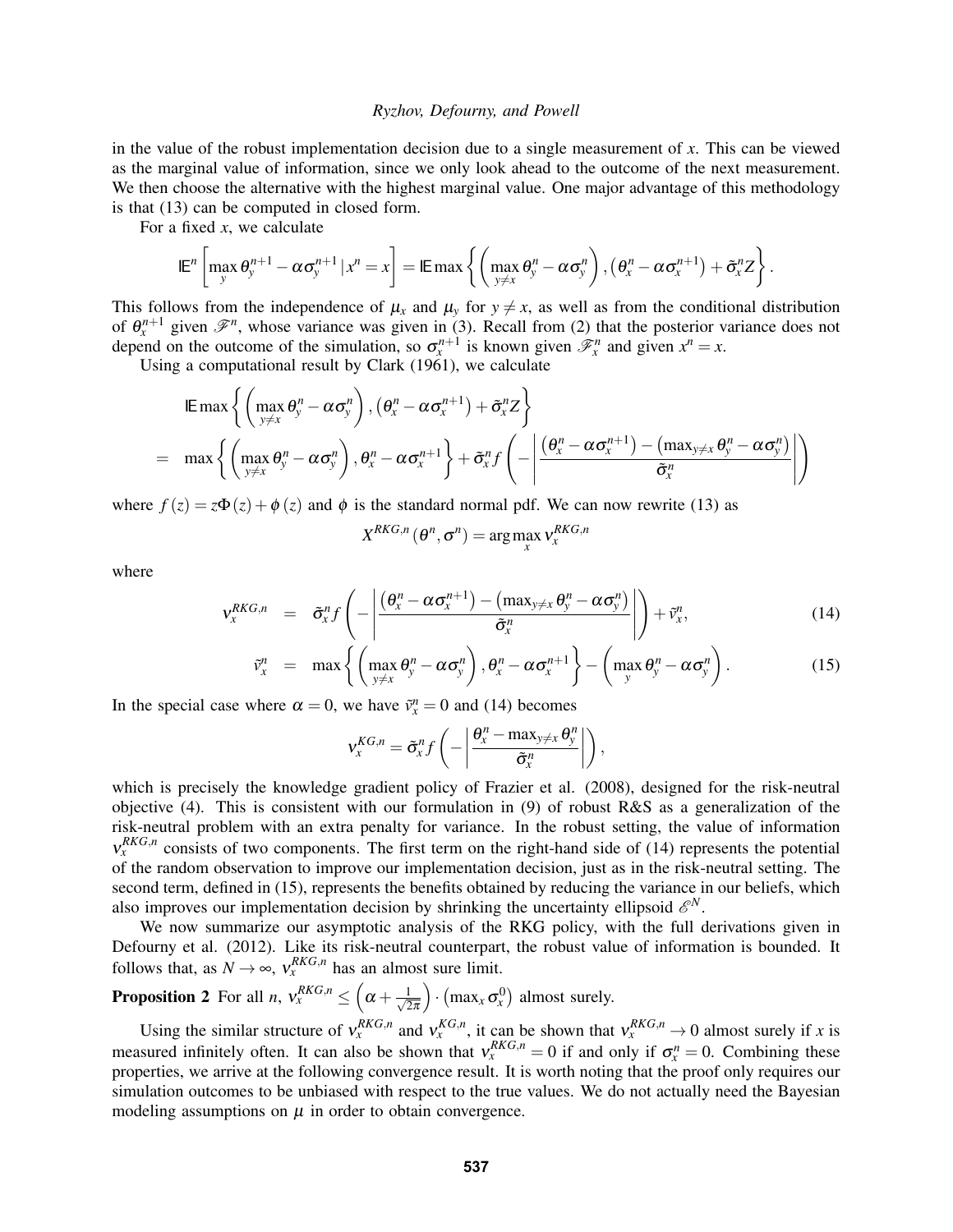Theorem 2 The event that the RKG policy measures every *x* infinitely often occurs w.p. 1.

By the strong law of large numbers, it follows that  $\theta_x^n \to \mu_x$  a.s. under the robust KG policy. Although RKG is more conservative than its risk-neutral counterpart, it still conducts a sufficient amount of exploration, in contrast with the result of Theorem 1, where even the optimal policy for risk-averse measurement decisions could produce inconsistent results. Theorem 2 provides additional evidence that the right way to model the robust R&S problem is by assuming risk-averse implementation decisions and risk-neutral measurement decisions.

## 4 NUMERICAL EXAMPLES

We now discuss several numerical examples illustrating situations where the robust policy helps to reduce the risk of making a poor implementation decision. These experiments were conducted on simulated data. Each example considers a problem with  $M = 50$  alternatives. The prior means  $\theta_x^0$  were set to zero for all *x*, and the prior variances  $(\sigma_x^0)^2$  were chosen from a uniform distribution on [50,450]. In each experiment, we ran  $10<sup>4</sup>$  simulations, each consisting of some fixed number *N* of measurements. At the beginning of each simulation, we generated a true value  $\mu_x \sim \mathcal{N}\left(\theta_x^0, \left(\sigma_x^0\right)^2\right)$ . The simulations thus covered a wide variety of configurations of true values.

Our objective in these experiments was to compare performance in risk-neutral and robust settings to obtain insights into exactly how robust R&S differs from the classical version. In order to control for the effects of the policy as much as possible, we compared RKG to its risk-neutral counterpart (labeled simply KG) from Frazier et al. (2008). We used two criteria

$$
C^{RN,N} = \mu_{X^{RN,N}(\theta^N, \sigma^N)}, \qquad C^{RA,N} = \mu_{X^{RA,N}(\theta^N, \sigma^N)}
$$

.

Four experiments were conducted in total, all with the same value of  $\alpha$ . The first three considered different time horizons with *N* equal to 10, 20, and 50, but were otherwise set up in the same way, with  $\sigma_{\epsilon}^2 = 10^4$ . The fourth experiment used the value  $\sigma_{\epsilon}^2 = 10^2$  to update the beliefs in (1) and (2), but the actual observations  $W_x^{n+1}$  were sampled from a different distribution  $\mathcal{N}(\mu_x, 10^4)$  with much higher measurement noise. This experiment models a situation where the decision-maker is over-confident about the accuracy of the simulation model, and uses a value of  $\sigma_{\varepsilon}^2$  that is much lower than the actual sampling noise. We refer to this as an "improper" model.

Table 1 summarizes the empirical means and standard errors of these values over  $10<sup>4</sup>$  different samples of  $\mu$  from the prior. In the first three experiments, we see several consistent trends. For both policies, the robust implementation decision is much more conservative (achieves smaller performance values) than risk-neutral implementation, but these values also exhibit much smaller variance. Switching to RKG achieves a similar effect: the policy leads us to lower performance values, but achieves those results much

Table 1: Means and standard errors of the values of risk-neutral and risk-averse implementation decisions under different learning policies.

|          |            | Risk-neutral implementation |            | Risk-averse implementation |            |
|----------|------------|-----------------------------|------------|----------------------------|------------|
| Problem  | Policy     | Mean value                  | Std. error | Mean value                 | Std. error |
| $N=10$   | KG         | 8.2818                      | 402.6150   | 0.2694                     | 69.3759    |
|          | <b>RKG</b> | 1.2686                      | 113.4012   | 1.1422                     | 62.8785    |
| $N=20$   | KG         | 11.8275                     | 392.5398   | 2.3608                     | 136.5311   |
|          | <b>RKG</b> | 1.8784                      | 109.6800   | 1.7464                     | 62.6704    |
| $N = 50$ | KG         | 17.7332                     | 342.1730   | 12.1738                    | 322.0734   |
|          | <b>RKG</b> | 2.6673                      | 108.3321   | 2.3402                     | 61.5915    |
| Improper | KG         | 11.5074                     | 321.8716   | 11.5616                    | 321.6481   |
|          | <b>RKG</b> | 15.9245                     | 374.3321   | 16.3508                    | 360.8486   |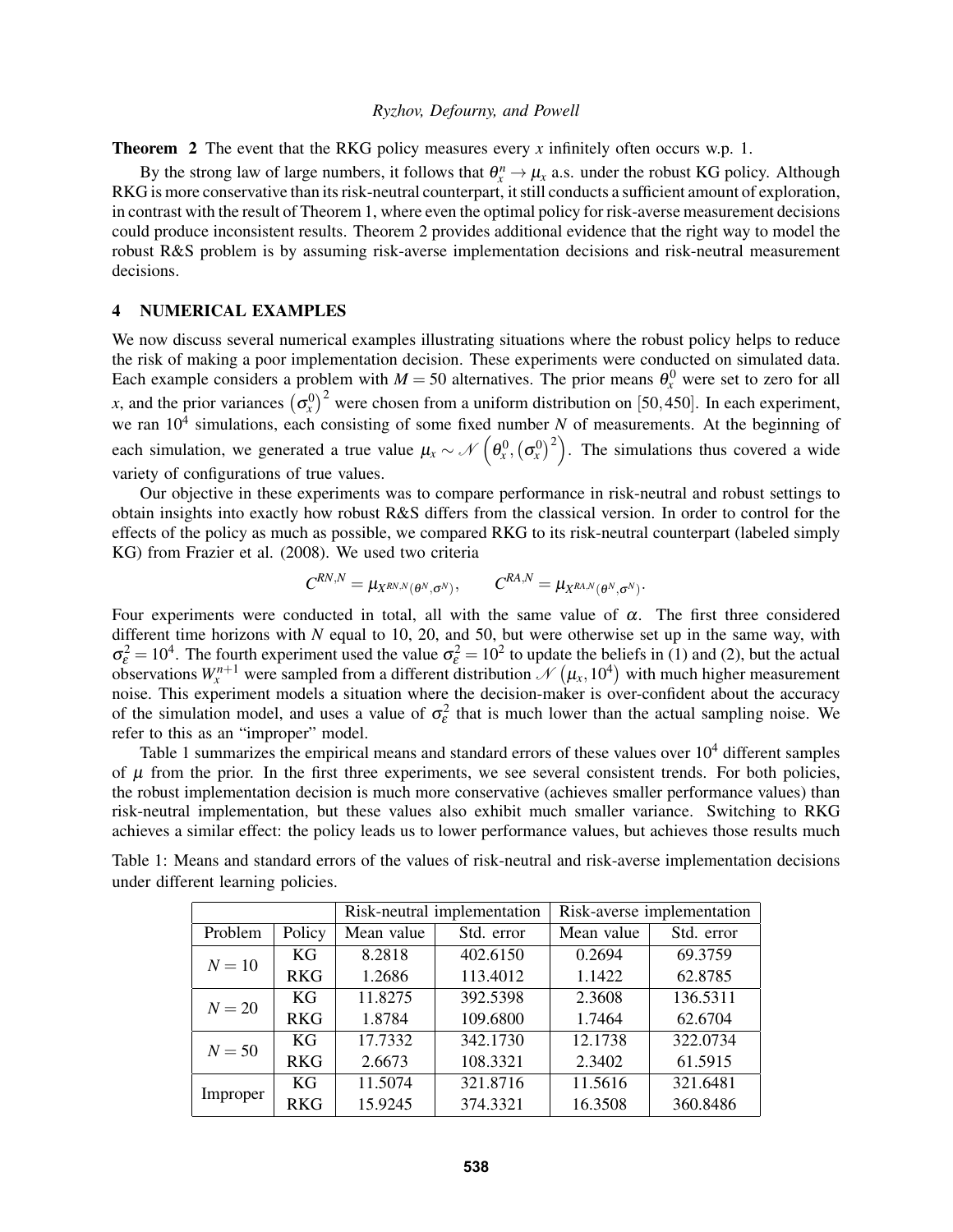

*Ryzhov, Defourny, and Powell*

Figure 1: Empirical distributions of the values of the risk-neutral and risk-averse implementation decisions over  $10^4$  simulations.

more consistently. Under risk-neutral implementation decisions, RKG achieves a threefold reduction in variance over KG. For risk-averse implementation decisions, the variance grows for KG, but stays nearly constant for RKG.

The results for the improper model are quite different. The variance for both policies is similar in magnitude (actually slightly greater for RKG). However, RKG now outperforms KG on average, as well. Recall that this is a model where the decision-maker specified a value of  $\sigma_{\varepsilon}^2$  that was too low, thus placing too much confidence in new information. In this setting, a risk-averse implementation decision actually produces better results on average, enhanced even further by the use of RKG. This appears to suggest that robust R&S may be a useful model in a situation where it is difficult to obtain accurate estimates of  $\sigma_{\epsilon}^2$ , perhaps due to lack of prior experience with the problem. In the literature, an alternate approach to this problem is to put a prior on the sampling variance or to estimate it through a separate procedure; we note, however, that for small measurement budgets, such estimates will be subject to considerable uncertainty.

However, the table does not give a complete picture. Figures 1 and 2 give histograms of the observed values of  $C^{RN,N}$  and  $C^{RA,N}$  over  $10^4$  sample paths. For the risk-neutral criterion, we see a classic trade-off between risk and return: the distribution for RKG shows less spread, but the peak itself is smaller than the peak for the risk-neutral policy. Higher values of the risk-tolerance parameter  $\alpha$  will decrease the variance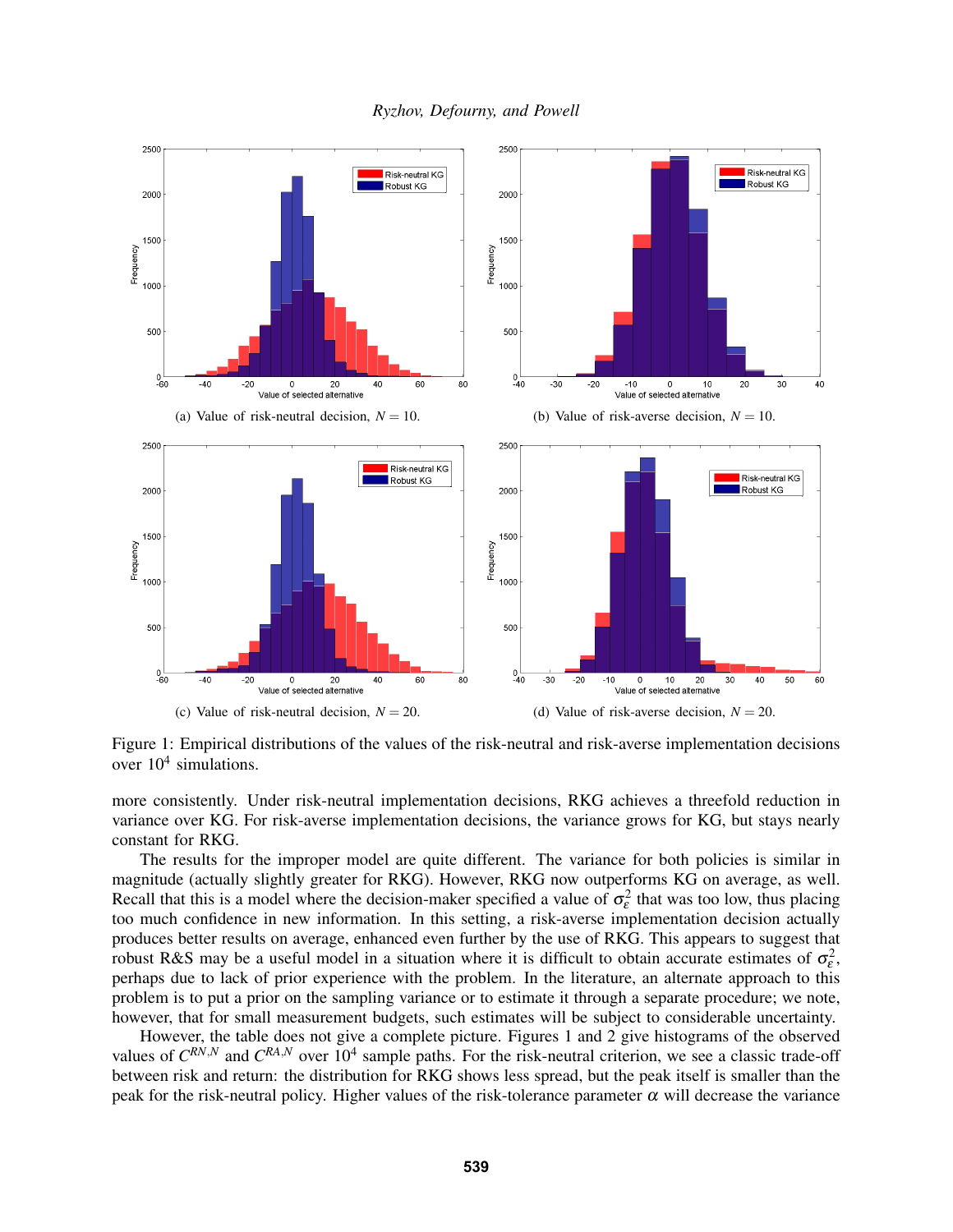

Figure 2: Empirical distributions of the values of the risk-neutral and risk-averse implementation decisions over  $10^4$  simulations.

even more, but the peak will move even further to the left; lower values of  $\alpha$  will lead to greater similarity between the two policies.

For the given value of  $\alpha$ , we see that RKG reduces the negative tails in Figures 1(a) and 1(c). However, in Figure 2(a), this effect is virtually gone, and the reduction in variance comes mostly at the expense of the positive tails. The insight here is that, with a properly specified model, the given sampling budget  $N = 50$  is large enough to find a good alternative with sufficiently high accuracy. At that point, worst-case scenarios become so unlikely that RKG adds little value.

At the same time, when the model is improperly specified,  $N = 50$  is much more restrictive. Thus, in Figure 2(c), RKG actually begins to outperform KG on average, with a much larger positive tail. Our conclusion is that risk-aversion can become very valuable when the sampling budget is relatively small, or when the prior information is inaccurate.

Finally, if we elect to use the robust implementation decision, RKG appears to be a better policy overall than KG, reducing the positive tails in Figures 1(b) and 1(d) and moving the entire histogram to the right. Even for  $N = 50$ , RKG still produces a slight reduction in the negative tails, although for this budget the effect is insignificant. However, when we switch to the improper model, Figure 2(d) shows that RKG yields the same benefits as in Figure 2(c).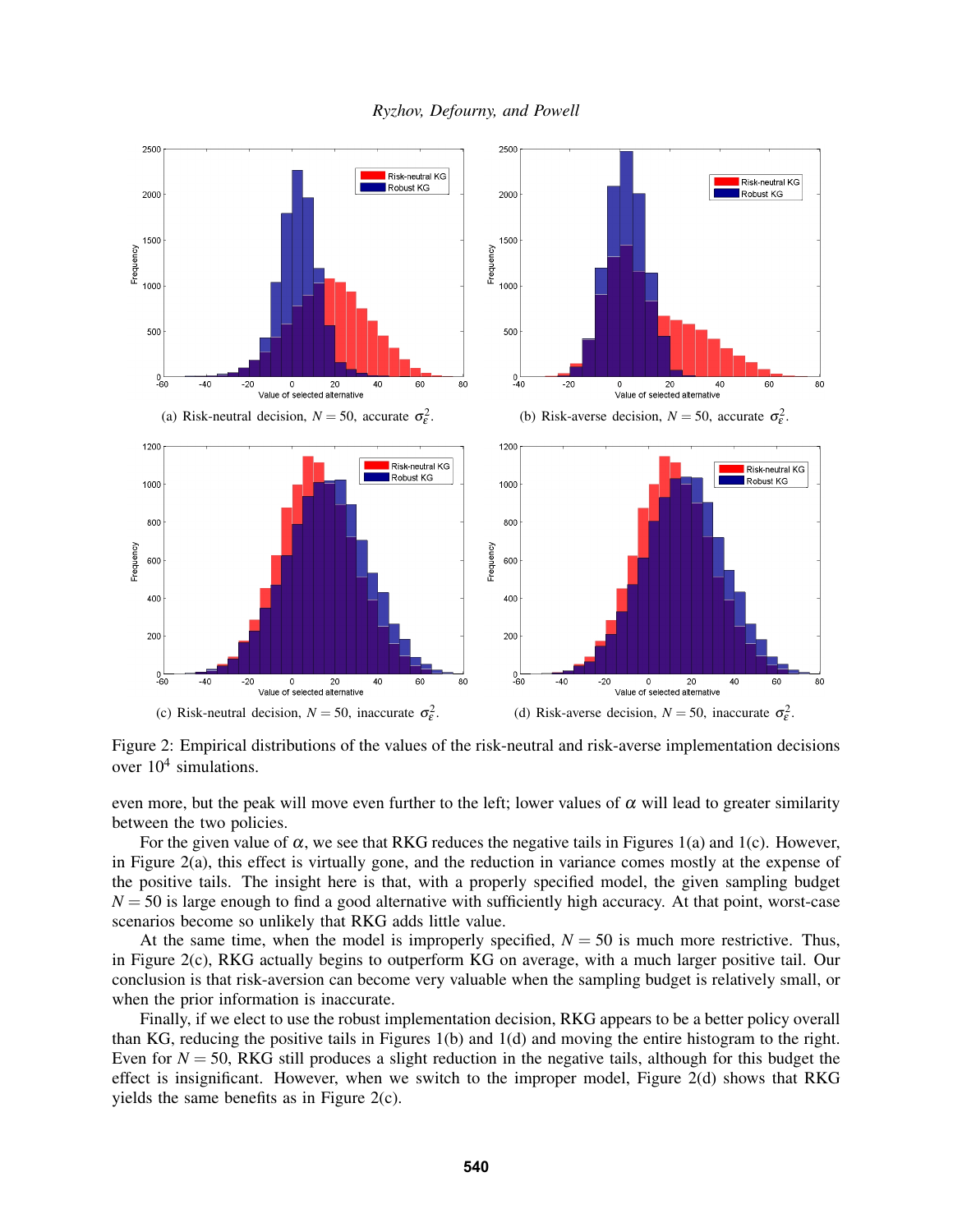While these experiments are based on a particular set of simulated data, they do suggest that robust  $R&S$ primarily adds value when the given simulation budget can be used to help us make a better decision, but is too small to conclusively identify the best alternative. The meaning of "too small" is problem-dependent and may be due to high measurement noise or an improperly specified model. Overall, we recommend robust R&S as a tool for small-sample simulation where a single replication is very expensive or very noisy, as well as for problems where information has to be collected from time-consuming experiments in the field.

## 5 CONCLUSION

We have proposed a framework for ranking and selection in which the decision-maker is risk-averse with respect to the outcome of the final selection decision. Simulations are allocated according to a Bayesian value of information policy that is risk-neutral with respect to measurement decisions. This setup allows us to make more conservative decisions, while still maintaining a sufficient degree of exploration. Experimental results suggest that this approach adds the most value when observations are noisy, the simulation budget is small, and the learning model is incorrectly specified.

This paper has not discussed how the concept of robust R&S may be carried over to more complex learning models. However, our preliminary work has shown that computationally tractable robust policies can also be derived for problems with correlated beliefs (where a single measurement provides information about multiple alternatives) as well as for global optimization problems with continuous decision spaces. We believe that the conjunction of robust optimization and ranking and selection offers a new way to think about hedging risk in simulation optimization.

#### REFERENCES

- Bechhofer, R. E., T. J. Santner, and D. M. Goldsman. 1995. *Design and Analysis of Experiments for Statistical Selection, Screening and Multiple Comparisons*. New York: J.Wiley & Sons.
- Ben-Tal, A., L. El Ghaoui, and A. Nemirovski. 2009. *Robust Optimization*. Princeton University Press.
- Ben-Tal, A., and A. Nemirovski. 2002. "Robust optimization methodology and applications". *Mathematical Programming* 92 (3): 453–480.
- Bertsimas, D., D. B. Brown, and C. Caramanis. 2007. "Theory and Applications of Robust Optimization". *SIAM Review* 53 (3): 464–501.
- Branke, J., S. Chick, and C. Schmidt. 2007. "Selecting a Selection Procedure". *Management Science* 53 (12): 1916–1932.
- Chick, S. E. 2006. "Subjective Probability and Bayesian Methodology". In *Handbooks of Operations Research and Management Science, vol. 13: Simulation*, edited by S. Henderson and B. Nelson, 225–258. North-Holland Publishing, Amsterdam.
- Chick, S. E., J. Branke, and C. Schmidt. 2010. "Sequential Sampling to Myopically Maximize the Expected Value of Information". *INFORMS Journal on Computing* 22 (1): 71–80.
- Chick, S. E., and P. I. Frazier. 2009, December. "The Conjunction Of The Knowledge Gradient And The Economic Approach To Simulation Selection". In *Proceedings of the 2009 Winter Simulation Conference*, edited by M. D. Rossetti, R. R. Hill, B. Johansson, A. Dunkin, and R. G. Ingalls, 528–539. Piscataway, New Jersey: Institute of Electrical and Electronics Engineers, Inc.
- Chick, S. E., and N. Gans. 2009. "Economic analysis of simulation selection problems". *Management Science* 55 (3): 421–437.
- Clark, C. E. 1961. "The greatest of a finite set of random variables". *Operations Research* 9 (2): 145–162.
- Defourny, B., I. O. Ryzhov, and W. B. Powell. 2012. "The robust approach to simulation selection". *Working paper, Princeton University*.
- DeGroot, M. H. 1970. *Optimal Statistical Decisions*. John Wiley and Sons.